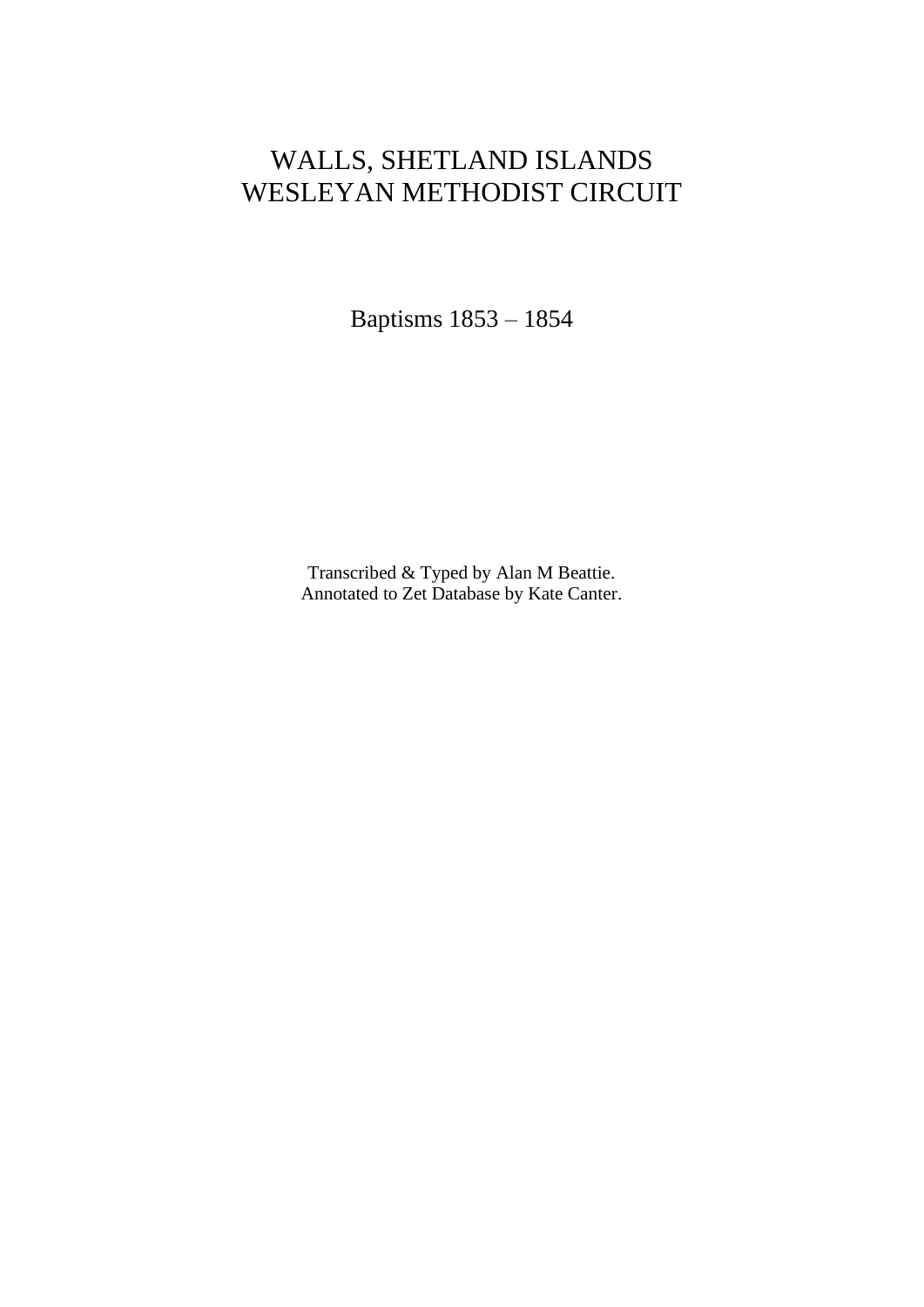## Walls, Shetland Islands. Wesleyan Methodist Circuit Baptisms – 1854.

| N <sub>0</sub> | <b>Surname</b>   | <b>Christian name &amp; Parents</b>                                                                                                        | Zet No |
|----------------|------------------|--------------------------------------------------------------------------------------------------------------------------------------------|--------|
| $\mathbf{1}$   | <b>IRVINE</b>    | Magnus, son of Magnus & Janet, Unafirth born 28 <sup>th</sup> July<br>1853, baptised 11 September 1853                                     | 2897   |
| $\overline{2}$ | <b>IRVINE</b>    | John, son of Magnus & Janet, Urafirth, born 28 <sup>th</sup> July 1853,<br>baptised 11 September 1853                                      | 2896   |
| 3              | <b>FRASER</b>    | Thomas, son of Peter & Elspeth of Brouster, born 30 <sup>th</sup> June<br>1853, baptised 28 <sup>th</sup> September 1853                   | 6871   |
| $\overline{4}$ | <b>JAMIESON</b>  | Jessie, son (sic) of John & Elizabeth Jamieson, Bousta born<br>31 August 1853, baptised 17 October 1853                                    | 22195  |
| 5              | <b>TWATT</b>     | James, son of Andrew & Margaret, Melby, born 12 <sup>th</sup> July<br>1853, baptised 16 <sup>th</sup> October 1853                         | 21387  |
| 6              | <b>JOHNSTON</b>  | William Fr, son of John & Johanna, Truthurland (sic, recte<br>Trollhoulland), born 19 July 1853, baptised 18 <sup>th</sup> October<br>1853 | 811    |
| $\overline{7}$ | <b>CHARLESON</b> | Jane, daughter of James & Agnes, Bardister, born 1 Sep<br>1853, baptised 6 <sup>th</sup> November 1853                                     | 15775  |
| 8              | <b>WALTERSON</b> | Ann, daughter of Fraser & Elizabeth, Voe, born 27 <sup>th</sup> April<br>1853, baptised 4 <sup>th</sup> September 1853                     | 18071  |
| 9              |                  | Parents neglected to give paticulars.                                                                                                      |        |
| 10             | <b>MOFFATT</b>   | Thomas, son of Thomas & Mary Ann, Pundhoollom, born<br>2 <sup>nd</sup> Aug 1853, baptised 16 <sup>th</sup> October 1853                    | 11691  |
| 11             | <b>HENRY</b>     | Barbara, daughter of Archibald & Jane, Bay Hall, born 26 <sup>th</sup><br>October 1853, baptised 9th December 1853                         | 9218   |
| 12             | <b>TWATT</b>     | James, son of Thomas & Janet, Stapness, born 22 <sup>nd</sup> October<br>1853, baptised 11 <sup>th</sup> December 1853                     | 18082  |
| 13             |                  | Baptised 11 <sup>th</sup> December 1853, parents neglected to give<br>particulars                                                          |        |
| 14             | <b>JAMIESON</b>  | Mary, daughter of John & Mary, Stonadale, born 15 <sup>th</sup> June<br>1852, baptised 15 December 1853                                    | 4959   |
| 15             | <b>TAIT</b>      | Agnes, daughter of James & Elizabeth, Aith, born 4 <sup>th</sup><br>September 1853, baptised 18 <sup>th</sup> December 1853                | 2314   |
| 16             | <b>GOUDIE</b>    | Tirvil, son of Laurence & Catherine, Twatt, born 12 October<br>1853, baptised 19 December 1853                                             | 7626   |
| 17             | <b>CHRISTIE</b>  | James Jamieson, son of John & Barbara, Bouster, born 17th<br>July 1853, baptised 16 <sup>th</sup> January 1854                             | 15720  |
| 18             | <b>DOWAL</b>     | Buchan, son of Sinclair & Catherine, Dale, born 5 <sup>th</sup><br>November 1853, baptised 17 <sup>th</sup> January 1854                   | 3459   |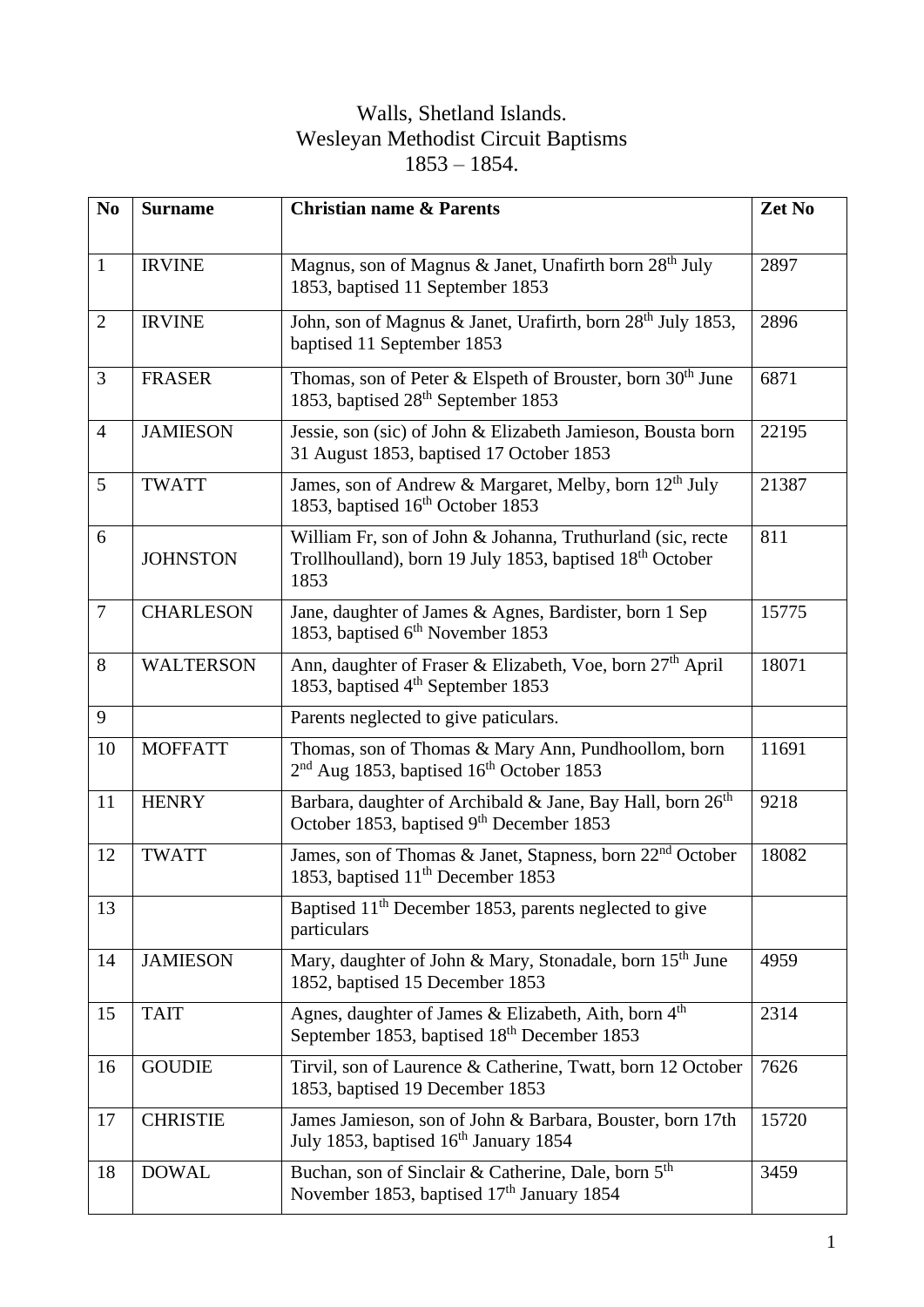| N <sub>0</sub> | <b>Surname</b>    | <b>Christian name &amp; Parents</b>                                                                                              | Zet No |
|----------------|-------------------|----------------------------------------------------------------------------------------------------------------------------------|--------|
| 19             | <b>CUMMING</b>    | John Yell, son of Duncan & Janet, Stonadale, born 29th<br>September 1853, baptised 19 Jan 1854                                   | 3087   |
| 20             | <b>ROBERTSON</b>  | Magnus, son of Laurence & Georgina, Killister, born 12 <sup>th</sup><br>October 1853, baptised 24 <sup>th</sup> January 1854     | 18987  |
| 21             | <b>JOHNSON</b>    | Robert, son of Robert & Andriana, Brinister, born 9th June<br>1853, baptised 5 <sup>th</sup> February 1854                       | 147568 |
| 22             | <b>JOHNSON</b>    | Anthony, son of John & Christina, Westerwick, born 22 <sup>nd</sup><br>December 1853, baptised 26 <sup>th</sup> February 1854.   | 5185   |
| 23             | <b>JAMIESON</b>   | Catherine, daughter of Magnus & Elspeth, Brinister, born<br>16 <sup>th</sup> February 1854, baptised 26 <sup>th</sup> March 1854 | 8693   |
| 24             | <b>THOMPSON</b>   | Janet, daughter of Agnes, Littleure, born 15 <sup>th</sup> August 1853,<br>baptised 18 <sup>th</sup> April 1854                  | 26826  |
| 25             | <b>YELL</b>       | Inga, daughter of Andrew & Lillias, Houland, born 27 <sup>th</sup><br>January 1854, baptised 23rd April 1854                     | 1036   |
| 26             | <b>SINCLAIR</b>   | James, son of James & Margaret, Brownatwatt, born 17 <sup>th</sup><br>November 1853, baptised 23 <sup>rd</sup> April 1854        | 19887  |
| 27             | <b>IRVINE</b>     | [Blank] of Scott & Barbara, Fotabrough, born [Blank]<br>baptised 11th June 1854                                                  | 18324  |
| 28             | <b>ROBERTSON</b>  | Andrew Umphray, son of Thomas & Margarett, Seafield,<br>born 10 <sup>th</sup> April 1854, baptised 13 <sup>th</sup> June 1854    | 20016  |
| 29             | <b>WILLIAMSON</b> | Ellen, daughter of Hay & Ellen, Greenland, born 20 <sup>th</sup> May<br>1854, baptised $25th$ June 1854.                         | 18730  |
| 30             | <b>FRASER</b>     | Fraser, son of Peter & Hannah, Burland born 8 <sup>th</sup> May 1854,<br>baptised 29 <sup>th</sup> June 1854.                    | 22307  |
| 31             | <b>GEORGISON</b>  | James, son of George & Charlotte, Meeting Hall, Bay Hall,<br>Walls, born May $22^{nd}$ 1854, baptised 9 <sup>th</sup> July 1854. | 20067  |
| 32             | <b>LAURENSON</b>  | Elizabeth, daughter of Jane Laurenson, Kirkegath (sic), born<br>$20th$ April 1853, baptised 10 July 1854.                        | 11183  |
| 33             | <b>SCOTT</b>      | Alexander, son of William & Barbara, Papa, born 10 <sup>th</sup> May<br>1853, baptised $16th$ July 1854.                         | 16879  |
| 34             | <b>FRASER</b>     | Archibald, son of Peter & Margarett, Thistles, born 13 <sup>th</sup><br>April 1854, baptised 10 <sup>th</sup> August 1854.       | 15585  |
| 35             | <b>GEORGISON</b>  | Mary, daughter of Buchan & Ingo, West Burrafirth, born 2 <sup>nd</sup><br>June 1854, baptised 17 <sup>th</sup> August 1854.      | 7409   |
| 36             | <b>GEORGISON</b>  | Elizabeth, daughter of Buchan & Ingo, West Burrafirth,<br>born $2nd$ June 1854, baptised 17 <sup>th</sup> August 1854.           | 7408   |
| 37             | <b>THOMPSON</b>   | Lilias, daughter of George & Philias, Voe, born 12 <sup>th</sup> June<br>1854, baptised 20 <sup>th</sup> August 1854.            | 18134  |
| 38             |                   | Baptised 23 <sup>rd</sup> August 1854, parents neglected to give<br>particulars.                                                 |        |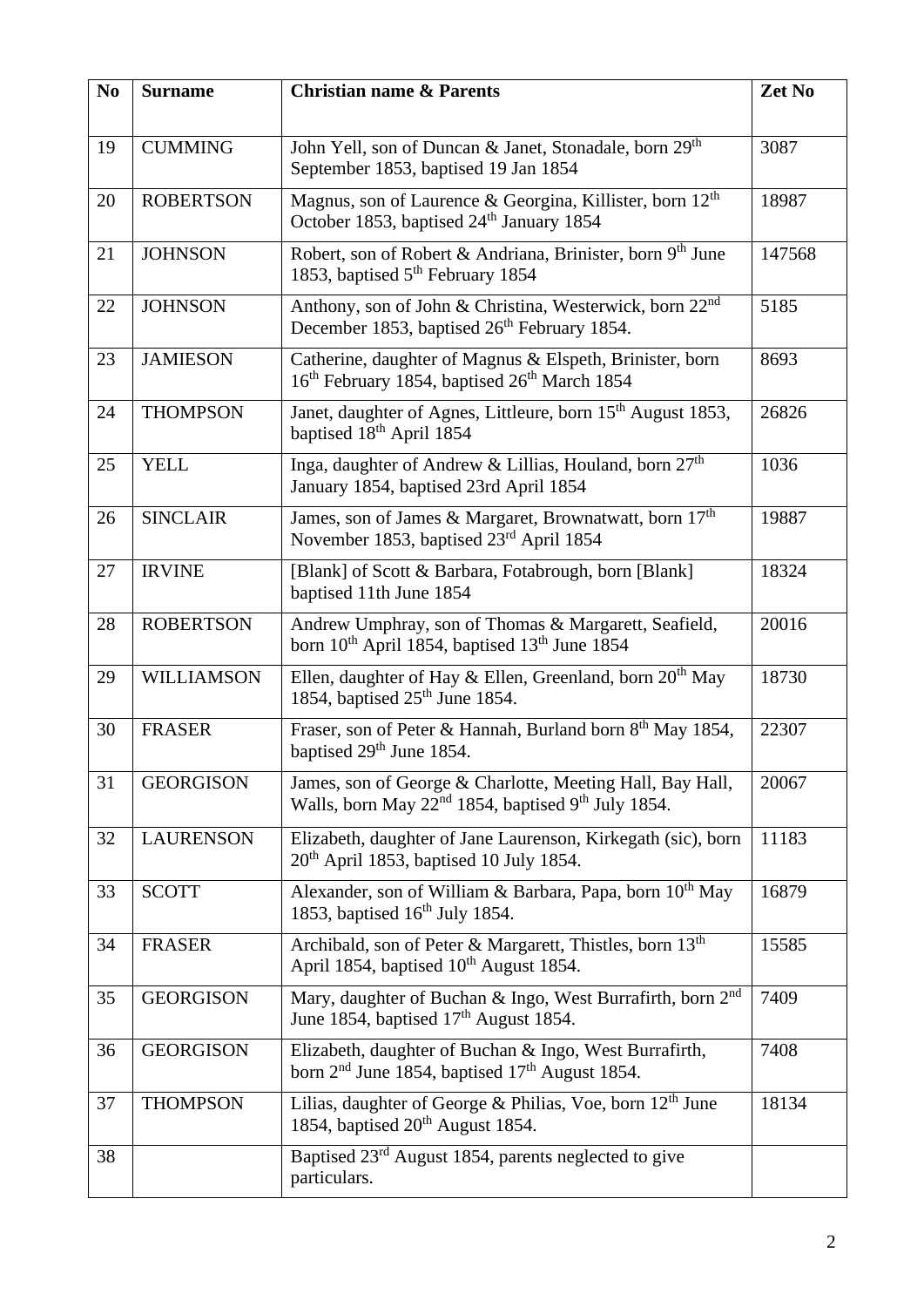| No | <b>Surname</b>         | <b>Christian name &amp; Parents</b>                                                                                                   | Zet No |
|----|------------------------|---------------------------------------------------------------------------------------------------------------------------------------|--------|
| 39 | <b>MONCRIEFF</b>       | Mitchell, son of Laurence & Helen, Know, Sandness, born<br>26 <sup>th</sup> May 1854, bapt 27 <sup>th</sup> August 1854               | 21678  |
| 40 | <b>JAMIESON</b>        | Maria, daughter of John & Elizabeth, Dale, born 15 <sup>th</sup> June<br>1854, baptised 28 <sup>th</sup> August 1854.                 | 18960  |
| 41 | <b>TAIT</b>            | Barbara, daughter of Gilbert & Janet, Brebister, born 22 <sup>nd</sup><br>July 1854, baptised 3 <sup>rd</sup> September 1854.         | 14125  |
| 42 | <b>COUTTS</b>          | Peter, son of Peter & Catharine, Sandness, born 13 <sup>th</sup> July<br>1854, baptised 25 <sup>th</sup> September 1854.              | 21676  |
| 43 | <b>DOWAL</b>           | Jane, daughter of Scott & Janet, Reawick, born 8 <sup>th</sup> July<br>1854, baptised 16 <sup>th</sup> October 1854.                  | 3464   |
| 44 | <b>CHARLSON</b>        | Margarett Adie, daughter of Thomas & Margarett, Burland,<br>born 12 <sup>th</sup> July 1854, baptised 18 <sup>th</sup> October 1854.  | 22023  |
| 45 | <b>JAMIESON</b>        | John, son of Gideon & Mary, Grutquoy, born 10 <sup>th</sup> August<br>1854, baptised 18 <sup>th</sup> October 1854.                   | 9854   |
| 46 | <b>MOUAT</b>           | Andrew, son of Walter & Lilias, Brouster, born 29 <sup>th</sup> July<br>1854, baptised 20 <sup>th</sup> October 1854.                 | 3836   |
| 47 | <b>CHRISTIE</b>        | Joseph, son of James & Robina, Sandness, born 11 <sup>th</sup><br>September 1854, baptised 5 <sup>th</sup> November 1854.             | 5731   |
| 48 | <b>JEROMSON</b>        | Jeremina, daughter of James & Christiana, Bardister, born<br>28 <sup>th</sup> August 1854, baptised 14 <sup>th</sup> December 1854.   | 3621   |
| 49 | <b>TWATT</b>           | Mary, daughter of William & Jane, Stapness, born 25 <sup>th</sup> June<br>1854, baptised 22 <sup>nd</sup> December 1854.              | 4186   |
| 50 | <b>SINCLAIR</b>        | Isabella, daughter of William & Ann, Brownatwatt, born $1st$<br>October 1854, baptised 30 <sup>th</sup> December 1854.                | 2699   |
| 51 | <b>GRAY</b>            | Thomas, son of Scott & Catherine, Twatt, born 27th July<br>1854, baptised 23 <sup>rd</sup> December 1854.                             | 7721   |
| 52 | <b>JOHNSON</b>         | Mary, daughter of Robert & Andriana, Brinister, born 5 <sup>th</sup><br>August 1854, baptised 24 <sup>th</sup> December 1854.         | 10769  |
| 53 |                        | Parents neglected to give particulars. Mr Foster probably<br>neglected to ask for them.                                               |        |
| 54 | <b>LAURENSON</b>       | Hugh, son of James & Margarett, Brinister, born 23rd<br>November 1854, baptised 10 <sup>th</sup> January 1855.                        | 11195  |
| 55 | <b>JAMIESON</b>        | Jessie, daughter of James & Mary, Voe, born 18 <sup>th</sup> October<br>1855 (recte 1854), baptised 7 <sup>th</sup> February 1855.    | 18009  |
| 56 | <b>JAMIESON</b>        | Catharine Jane, daughter of James & Mary, Voe, born 18th<br>October 1855 (recte 1854), baptised $7th$ February 1855.                  | 18008  |
| 57 | [JOHNSON]<br>[OMITTED] | Laurence, son of Laurence & Ann, Brouland, born 14 <sup>th</sup><br>December 1855 (recte 1854), baptised 28 <sup>th</sup> March 1855. | 6952   |
| 58 | <b>TWATT</b>           | Magnus, son of Magnus SMITH (sic) & Agnes, Greenland,<br>born 20 <sup>th</sup> October 1854, baptised 30 <sup>th</sup> May 1855.      | 22775  |